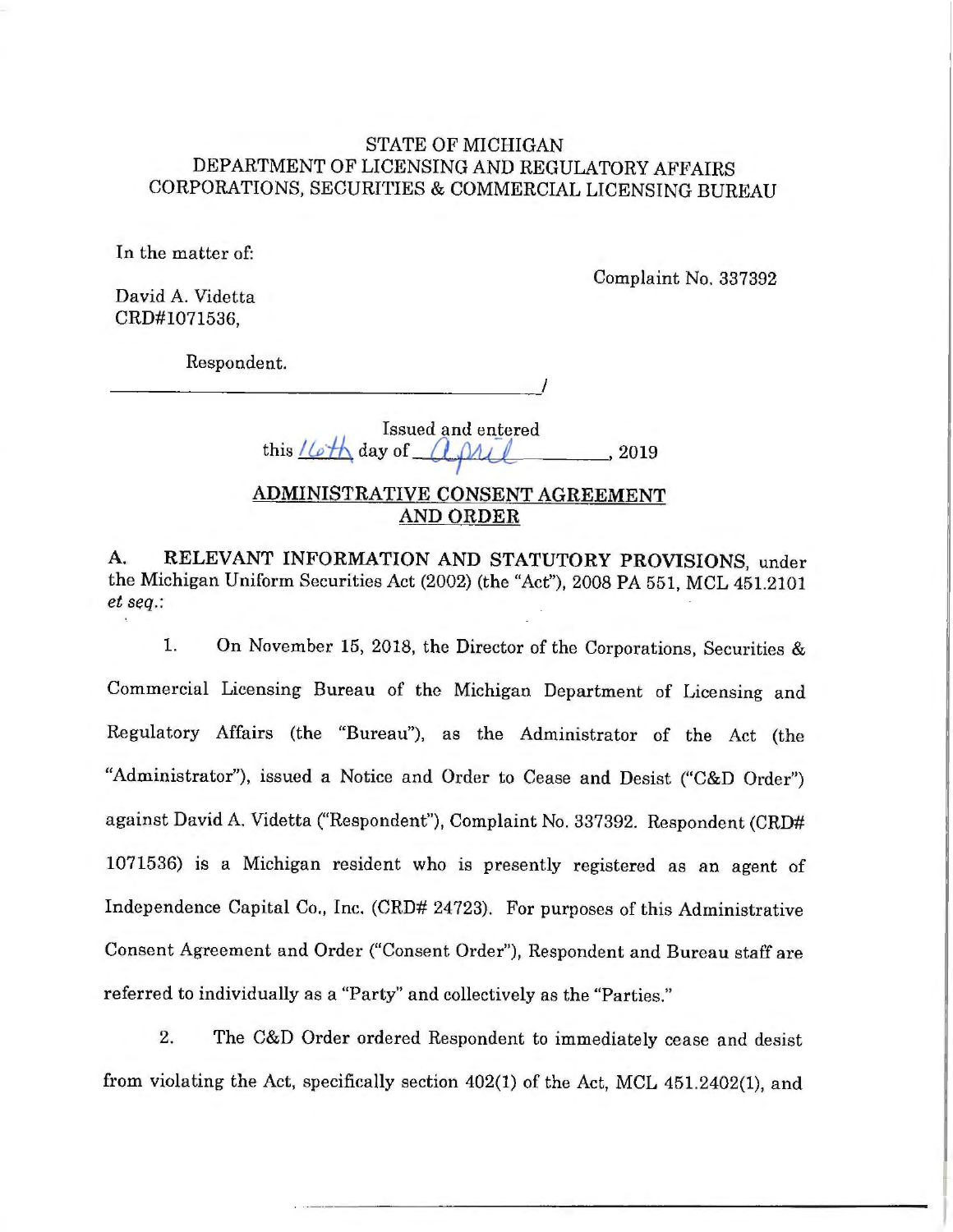further notified Respondent that the Administrator intended to impose a civil fine against him in the amount of \$10,000 under MCL 451.2604(4)(a).

3. The C&D Order was immediately effective pursuant to MCL 451.2604(2); however, Respondent, through counsel, timely requested an administrative hearing on the C&D Order under MCL 451.2604(2) and (3) (the "Hearing Request"). Thereafter, the Parties waived the 15-day statutory requirement to schedule a hearing and agreed to hold Respondent's Hearing Request in abeyance while negotiating possible resolution through this Consent Order.

4. As a result of negotiations, the Parties agree *to* and recommend that the Administrator order a settlement of this matter under the terms and conditions set forth in this Consent Order. Respondent was represented by, and had the advice of, legal counsel throughout the process of resolving the C&D Order through this Consent Order.

### **B. AGREEMENT**

The Parties agree to resolve the C&D Order under the following terms and conditions:

1. Respondent agrees to comply with the Act in connection with all future conduct and activities, including but not limited to ensuring that he is registered or exempt before effecting any further securities transactions in Michigan and ensuring that any securities he offers or sells in Michigan are registered or exempt.

2. Respondent agrees to pay the Bureau a reduced civil fine in the settlement amount of One Thousand Five Hundred and 00/100 Dollars (\$1,500.00)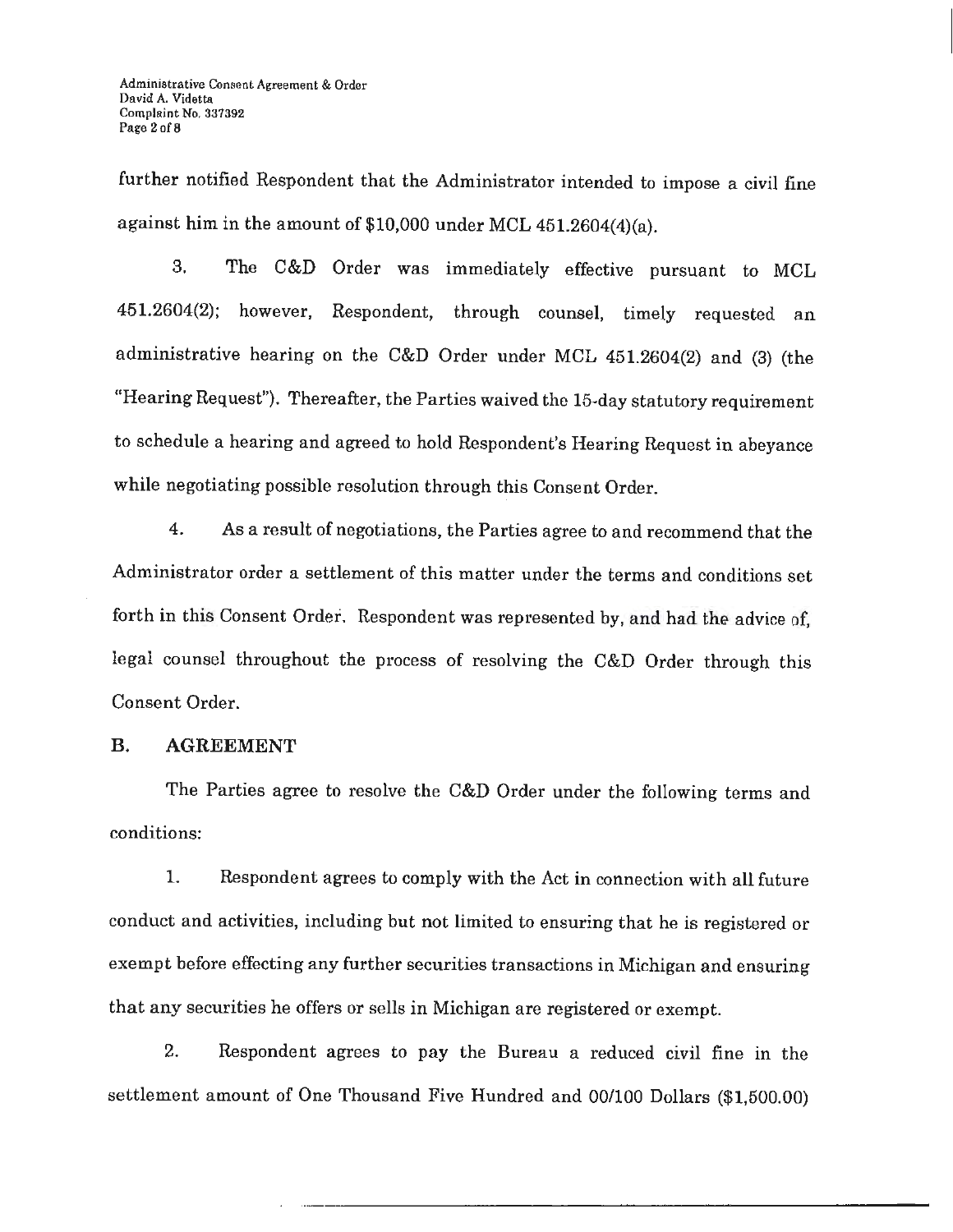(the "Reduced Civil Fine"). Respondent agrees to pay the Reduced Civil Fine within thirty (30) calendar days after the mailing date of this Consent Order, once entered. The Reduced Civil Fine must he paid by cashier's check or money order made payable to the "State of Michigan," contain identifying information (name and "Complaint No. 337392"), and be mailed to the Bureau at the following address:

Corporations, Securities & Commercial Licensing Bureau Securities & Audit Division  $-$  Final Order Monitoring P.O. Box 30018 Lansing, MI 48909

If any portion of the Reduced Civil Fine is overdue, the Administrator may refer it to the Michigan Department of Treasury for collection action against Respondent. In addition, and consistent with Paragraph B.14. below, the Administrator reserves the . . right to take other available legal action to enforce payment of and collect the Reduced Civil Fine.

3. Following entry of the attached Order, the Bureau will file a Form U6 reflecting the Parties' resolution of the C&D Order under this Consent Order.

4. The Bureau will report and publish this Consent Order according to its

current policy, as follows:

• This Consent Order is a public record required to be published and made available to the public, consistent with section 11 of the Michigan Freedom of Information Act, MCL 15.241. The Bureau will publish this Consent Order consistent with its current policy, whereby copies of orders issued under the Act are posted to the Bureau's website and a summary of order content is included in monthly disciplinary action reports separately published on the Bureau's website.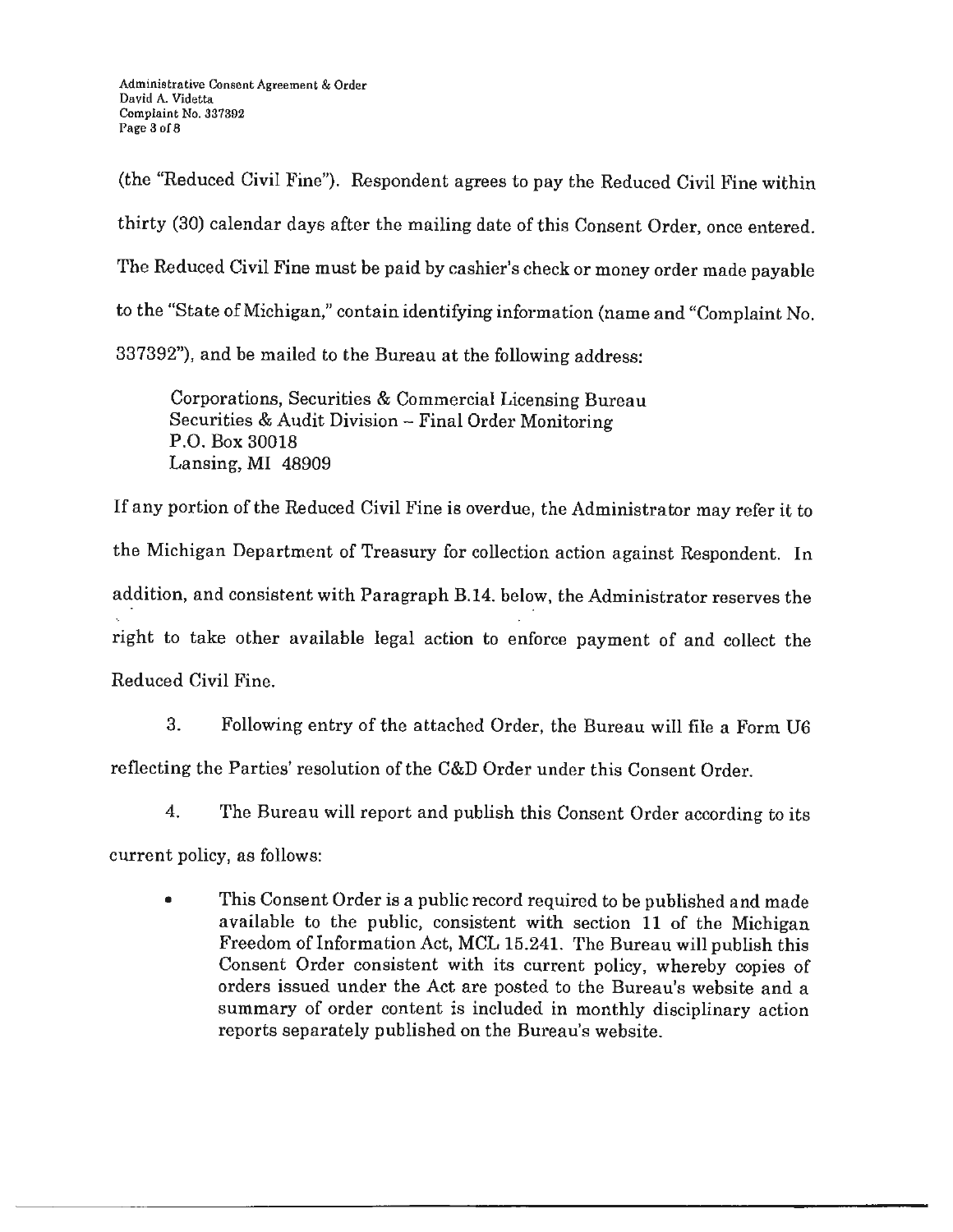5. Notwithstanding the potential application of MCL 451.2412(9), this Consent Order expressly preserves the Bureau's and Administrator's ability to rely on and assert, in any future proceeding under the Act, all activities, conduct, and alleged Act violations by Respondent contained in or relating to the C&D Order.

6. Respondent neither admits nor denies the allegations in the C&D Order or any wrongdoing in connection with this matter, and consents to entry of this Consent Order only for the purpose of resolving the C&D Order in an expeditious fashion that avoids the time and expense associated with an administrative proceeding on the Hearing Request and any appeals therefrom. The Parties agree that this Consent Order is automatically admissible in a proceeding to enforce its provisions or in any administrative proceeding under the Act.

7. For purposes only of the matters resolved by this Administrative Consent Order, and pursuant to Securities and Exchange Commission ("SEC") Rule 506(d)(2)(iii) of Regulation D, 17 CFR 230.506(d)(2)(iii), disqualification under SEC Rule  $506(d)(l)$  of Regulation D, 17 CFR 230.506(d)(l), should not arise as a consequence of this Consent Order. However, this does not limit the potential application of SEC Rule  $506(d)(l)$ , 17 CFR 230.506 $(d)(l)$ , in any other respect.

8. The Parties agree that this Consent Order resolves only Respondent's activities, conduct, and alleged Act violations contained in the C&D Order, but it does not address or resolve any other activities, conduct, or potential Act violations engaged in by Respondent not expressly contained in the C&D Order or occurring after the date this Consent Order is entered.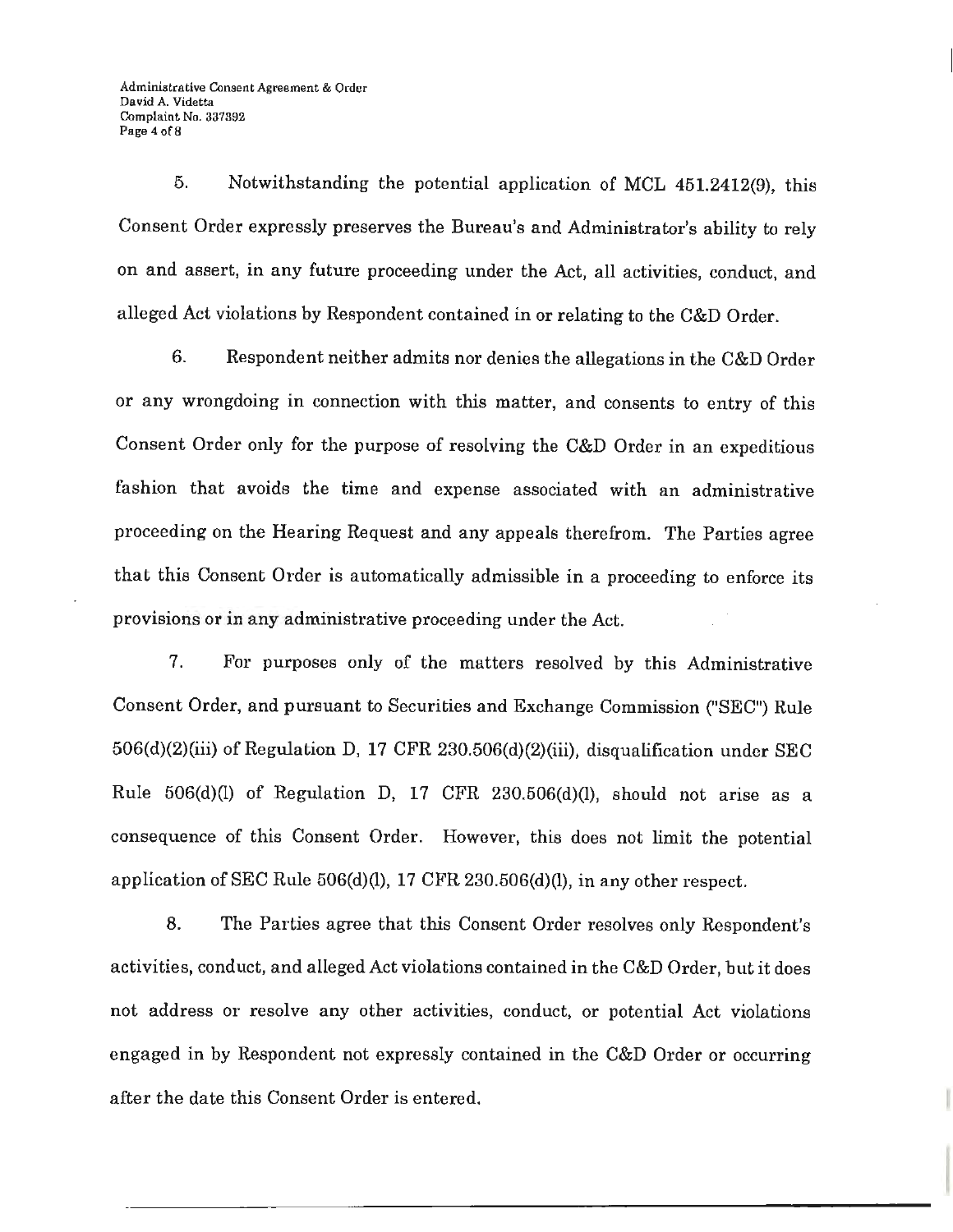9. Respondent agrees that, effective upon entry of this Consent Order, his Hearing Request is automatically revoked without further action by the Parties.

10. Respondent agrees to cooperate with the Bureau and comply with any reasonable investigative demands made by the Bureau in the future for purposes of ensuring compliance with this Consent Order or the Act.

11. Respondent acknowledges and agrees that: (a) the Administrator has jurisdiction and authority to enter this Consent Order; (b) the Administrator may enter this Consent Order without any further notice to Respondent; and (c) upon entry of this Consent Order, it is final and binding, and Respondent waives any right to a hearing or appeal of this Consent Order and the C&D Order under the Act, the rules promulgated under the Act or the predecessor Act, the Administrative Procedures Act of 1969, 1969 PA 306, MCL 24.201 *et seq.,* or other applicable law.

12. The Parties understand and agree that this Consent Order will be presented to the Administrator for her final approval as evidenced by its entry, and that the Administrator may, in her sole discretion, decide to accept or reject this Consent Order. If the Administrator accepts this Consent Order by entering it, this Consent Order becomes fully effective and binding in accordance with Paragraph B.10. above. If the Administrator rejects this Consent Order by refusing to enter it, the Parties waive any objection to submitting the Hearing Request for adjudication through a formal administrative proceeding and the Administrator remaining the final decisionmaker at the conclusion of that proceeding.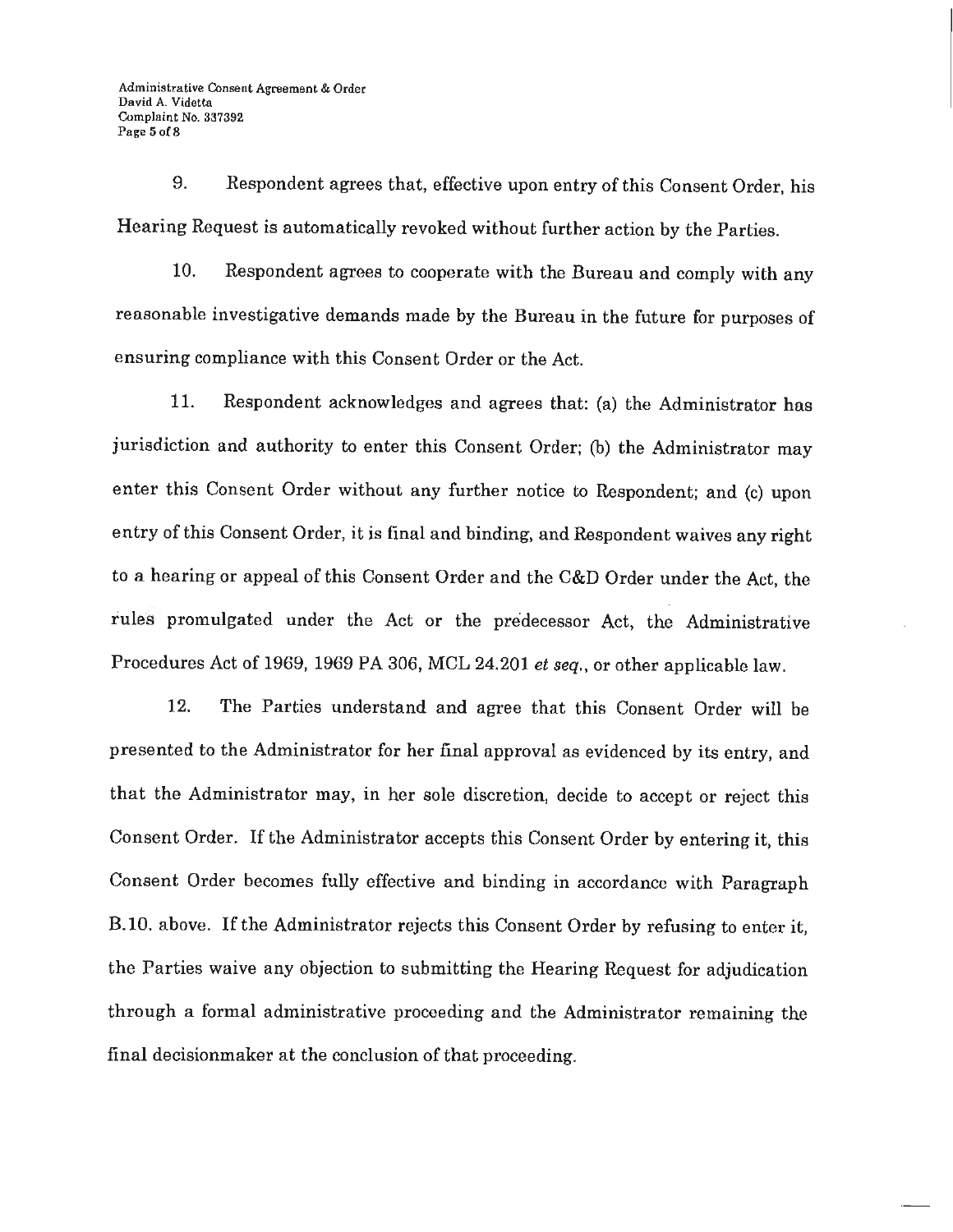Administrative Consent Agreement & Order David A. Videtta Complaint No. 337392 Page 6 of 8

13. The Parties acknowledge and agree that this Consent Order contains the entire understanding of the Parties and supersedes and forever terminates all prior and contemporaneous representations, promises, agreements, understandings, and negotiations, whether oral or written, with respect to its subject matter. The Parties further agree that this Consent Order may only be amended, modified, or supplemented by a duly executed writing signed by each Party and approved by Order of the Administrator.

14. The Parties acknowledge and represent that: (a) each Party has read this Consent Order in its entirety and fully understands all of its terms, conditions, ramifications, and consequences; (b) each Party unconditionally consents *to* the terms of this Consent Order; (c) each Party has consulted with or had ample opportunity to consult with legal counsel of his, her, or its choosing prior to executing this Consent Order; (d) each Party has freely and voluntarily signed this Consent Order; and (e) the consideration received by each Party as described in this Consent Order is adequate.

15. The Parties acknowledge and agree that the Administrator retains the right to pursue any action or proceeding permitted by law to enforce the provisions of this Consent Order.

16. The Parties agree that facsimile or electronically~transmitted signatures may be submitted in connection with this Consent Order and are binding on that Party to the same extent as an original signature.

- ---------------------

. . ...

·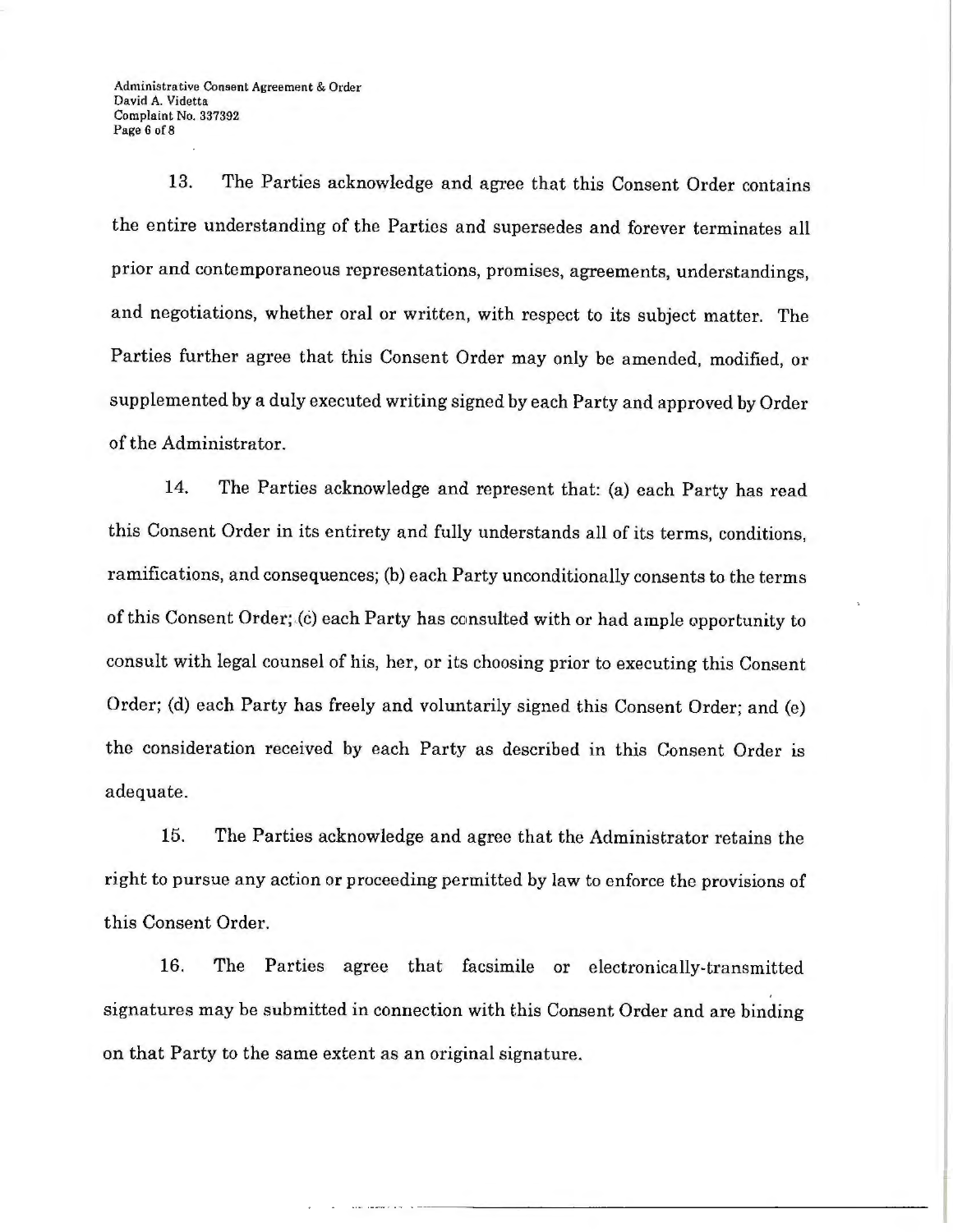Administrative Consent Agreement & Order David A. Videtta Complaint No. 337392 Page 7 of 8

Through their signatures, the Parties agree to the above terms and

conditions.

 ${\rm Signal:}$ 

David A. Videtta, Respondent

Dated:  $\frac{4}{5}$ /2019

Acknowledged and Reviewed by:

 $\overline{a}$  $-1/2$ Signed:

William E. Haines II Attorney for Respondent

Dated:  $\frac{4}{5}$  *zo19* 

Approved by:

Signed **Lindsay DeRosia** 

Dated:  $\frac{4}{8}$  / *f*<sub>9</sub>

Acting Securities & Audit Division Director Corporations, Securities & Commercial Licensing Bureau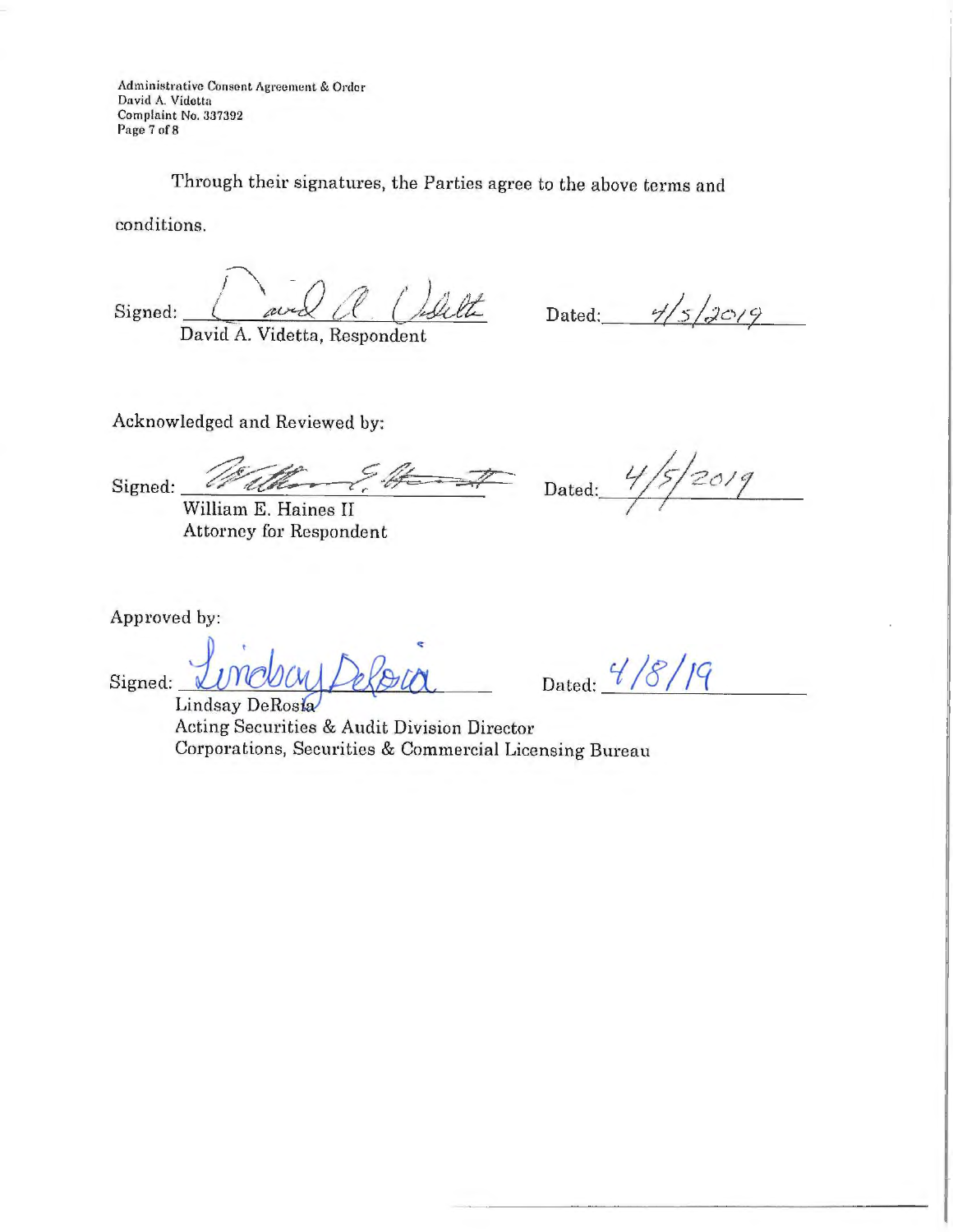Administrative Consent Agreement & Order David A. Videtta Complaint No. 337392 Page 7 of 8

Through their signatures, the Parties agree to the above terms and

conditions.

Signed: \_\_\_\_\_\_\_\_\_\_\_\_\_\_\_ \_

David A. Videtta, Respondent

Dated: **Example 2018** ----

Acknowledged and Reviewed by:

Signed: \_\_\_\_\_\_\_\_\_\_\_\_\_\_\_ \_

Dated: **Example 2018** 

-----------

William E. Haines II Attorney for Respondent

Approved by:

Signed: *I Unds coy Delaca* 

Dated: *\_ L/----"' /E(.q\_./-b--L.-.., /* f \_\_ \_ *<sup>I</sup>*

Acting Securities & Audit Division Director Corporations, Securities & Commercial Licensing Bureau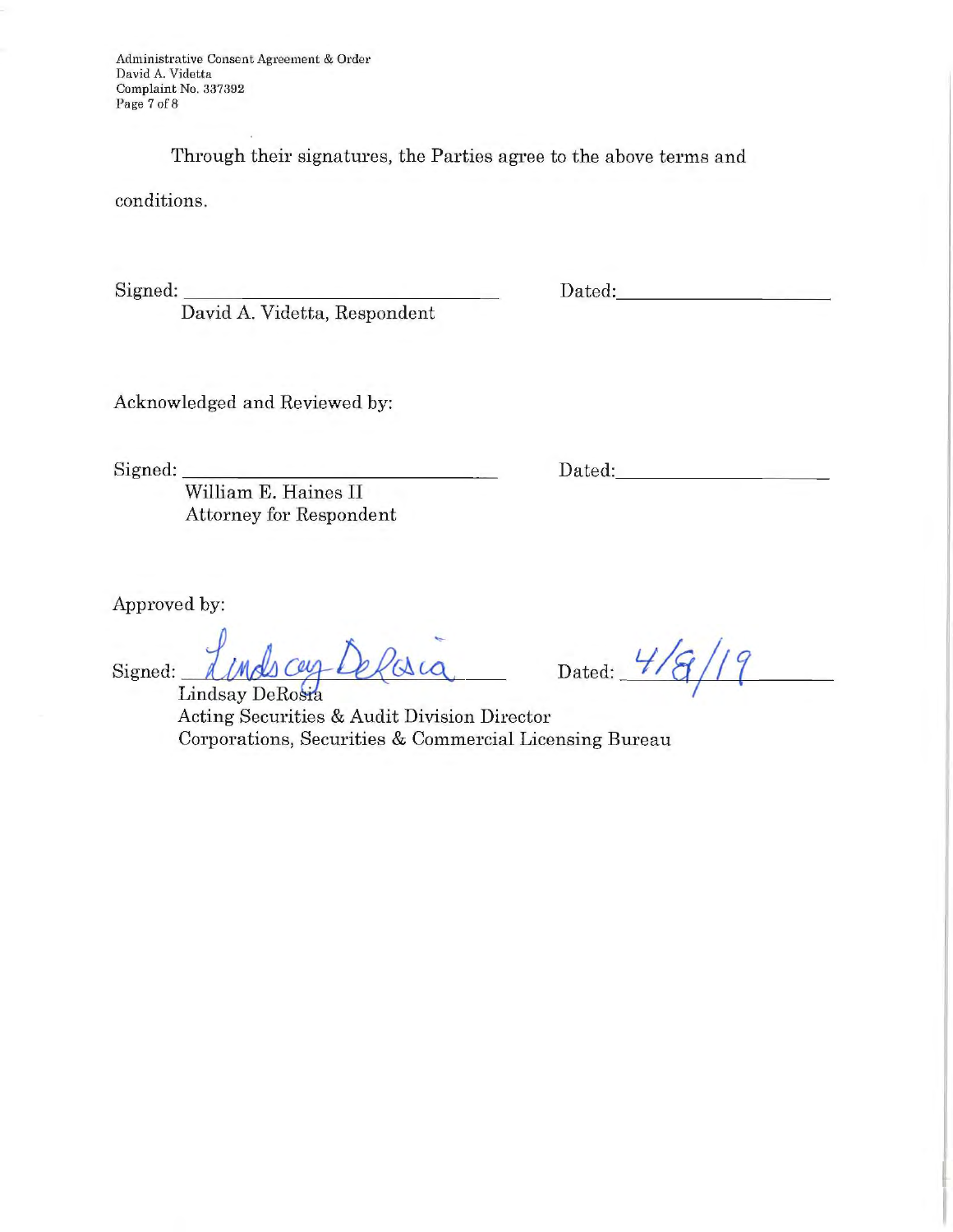Administrative Consent Agreement & Order David A. Videtta Complaint No. 337392 Page 8of 8

# **C. ORDER**

The Administrator NOW, THEREFORE, ORDERS:

THE TERMS AND CONDITIONS IN THE FOREGOING FULLY EXECUTED CONSENT AGREEMENT ARE INCORPORATED BY REFERENCE AND MADE BINDING AND EFFECTIVE THROUGH THIS CONSENT ORDER.

By: Julia Dale

Administrator and Director Corporations, Securities & Commercial Licensing Bureau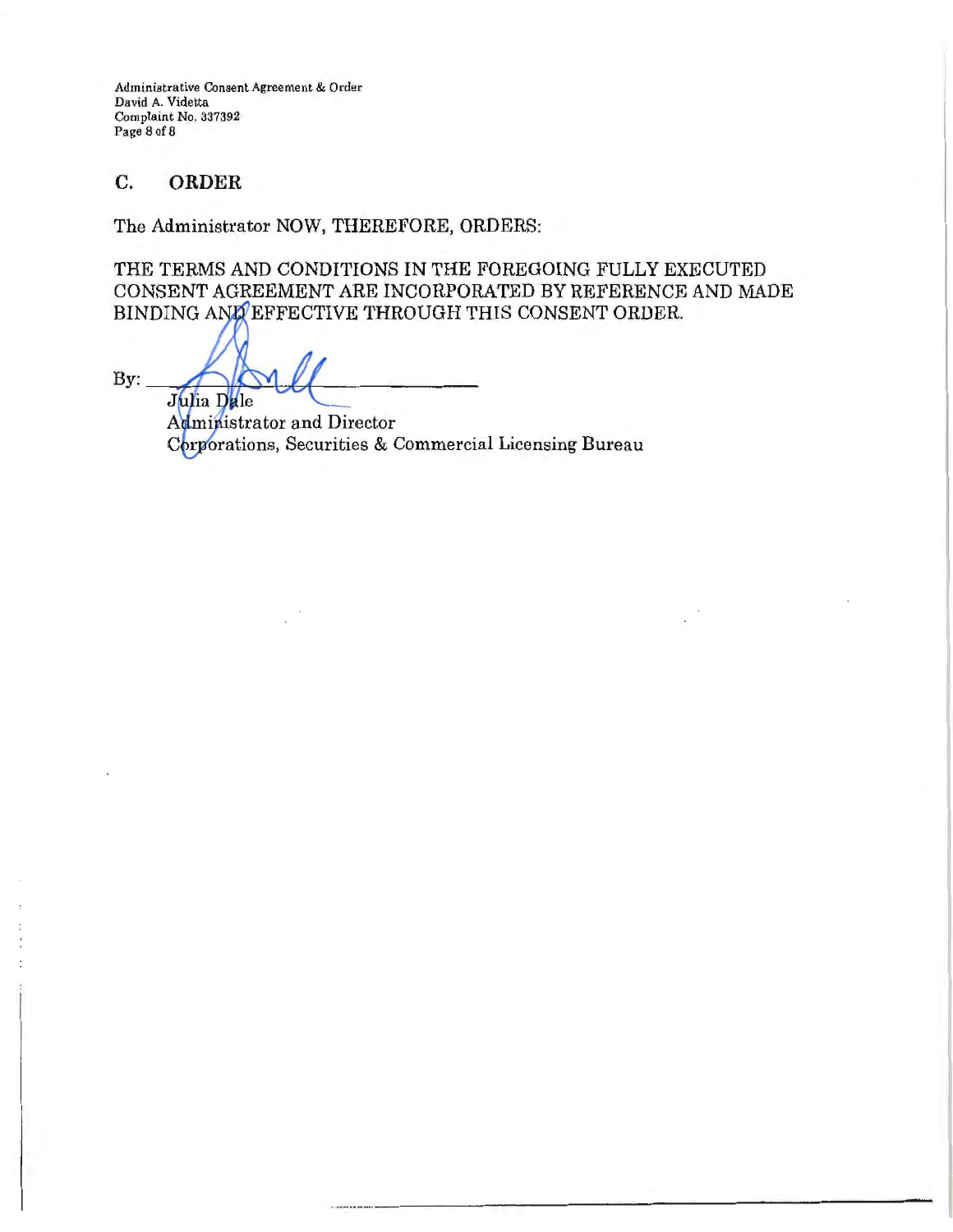### STATE OF MICHIGAN DEPARTMENT OF LICENSING AND REGULATORY AFFAIRS CORPORATIONS, SECURITIES & COMMERCIAL LICENSING BUREAU

In the Matter of: Complaint No. 337392

DAVID A. VIDETTA CRD#1071536

Respondent. \_\_\_\_\_\_\_\_\_\_\_\_\_\_\_ \_\_\_\_ \_ \_ \_\_ ! This  $\frac{1}{\sqrt{2\pi}}$  day of  $\frac{1}{\sqrt{2\pi}}$ , 2018

NOTICE AND ORDER TO CEASE AND DESIST

Julia Dale, the Director ("Administrator") of the Corporations, Securities & Commercial Licensing Bureau ("Bureau"), pursuant to her statutory authority and responsibility to administer and enforce the Michigan Uniform Securities Act (2002), 2008 PA 551, as amended, MCL 451.2101 *et seq.* ("Securities Act"), hereby orders David A. Videtta ("Respondent") to cease and desist from acting as an unregistered agent of Independence Capital Co., Inc., contrary to the Securities Act. Respondent is also notified of the opportunity to request a hearing in this matter.

# **I. BACKGROUND**

#### **A. The Respondent**

1. David A. Videtta (CRD#1071536) is a Michigan resident who is presently registered as an agent of Independence Capital Co., Inc. (CRD# 24723, "Independence"), a Michigan-registered broker-dealer and investment adviser. Respondent has been registered as an agent of Independence since on or around June 12, 2018.

#### **B. Findings of Fact**

- **1.** The Bureau investigated Respondent's activities under the Securities Act in Michigan.
- 2. The investigation developed evidence that Respondent represented Independence, a broker-dealer, in effecting transactions in securities before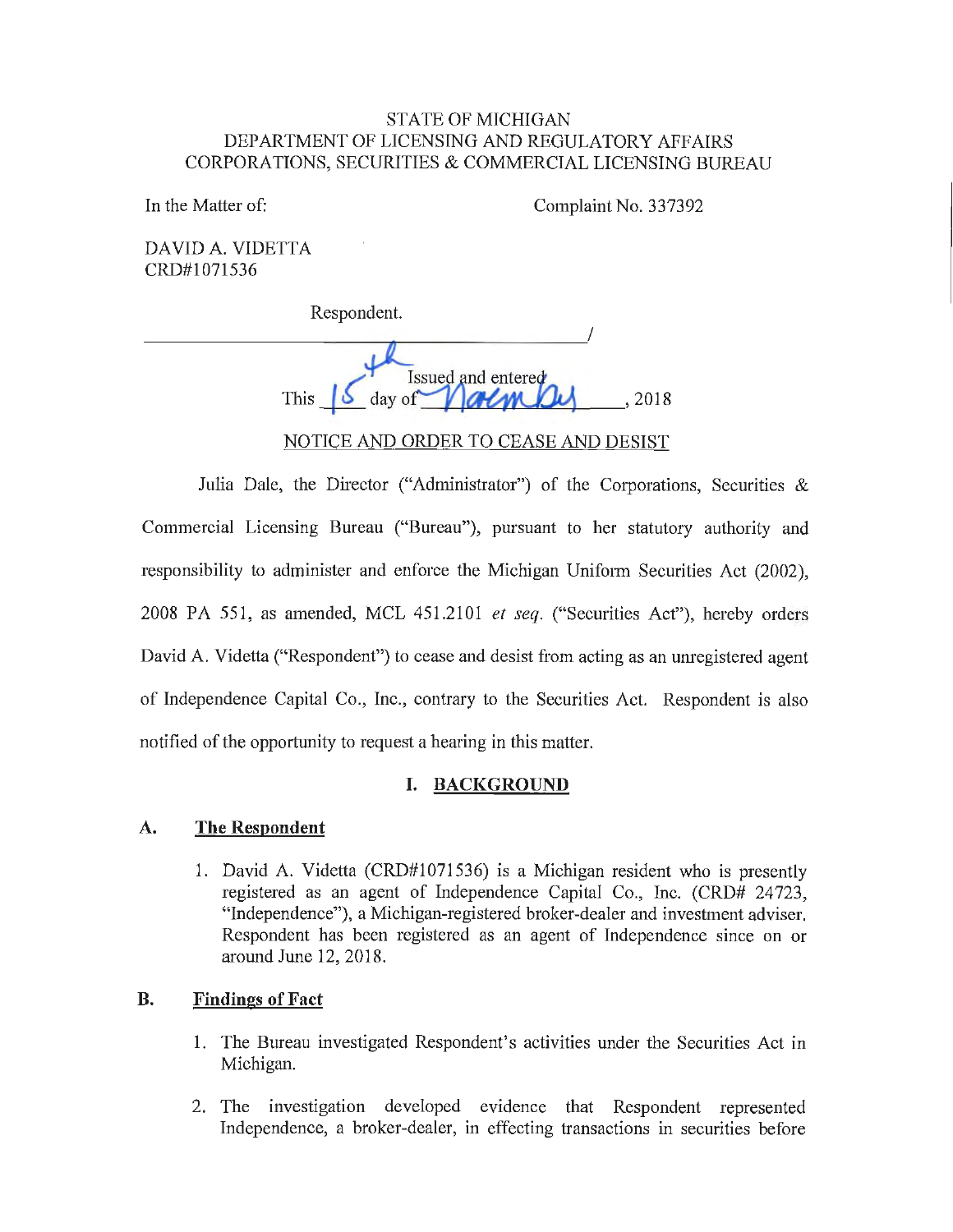Respondent was registered as an agent of Independence under the Securities Act in Michigan.

3. Respondent acted as an agent of a broker-dealer before he became registered in that capacity in Michigan on or around June 12, 2018.

# II. **RELEVANT STATUTORY PROVISIONS**

1. Section 102 of the Securities Act, MCL 451.2102, defines "agent" in part as:

"Agent" means an individual other than a broker-dealer who represents a broker-dealer in effecting or attempting to effect purchases or sales of securities or represents an issuer in effecting or attempting to effect purchases or sales of the issuer's securities...

2. Section 402(1) of the Securities Act, MCL 451.2402(1 ), states:

An individual shall not transact business in this state as an agent unless the individual is registered under this act as an agent or is exempt from registration as an agent under subsection (2).

3. Section 503(1) of the Securities Act, MCL 451.2503(1), states:

In a civil action or administrative proceeding under this act, a person claiming an exemption, exception, preemption, or exclusion has the burden to prove the applicability of the exemption, exception, preemption, or exclusion.

### III. **CONCLUSIONS OF LAW**

1. Respondent David A. Videtta acted as an agent of Independence Capital Co., Inc., a Michigan-registered broker-dealer, without the benefit of registration or a properly-claimed exemption from registration, in violation of section 402(1) of the Securities Act, MCL 451,2402(1).

# **IV. ORDER**

IT IS THEREFORE ORDERED, pursuant to section 604 of the Securities Act, MCL 45 1.2604, that:

A. Respondent shall immediately CEASE AND DESIST from acting as an unregistered agent, contrary to the Securities Act.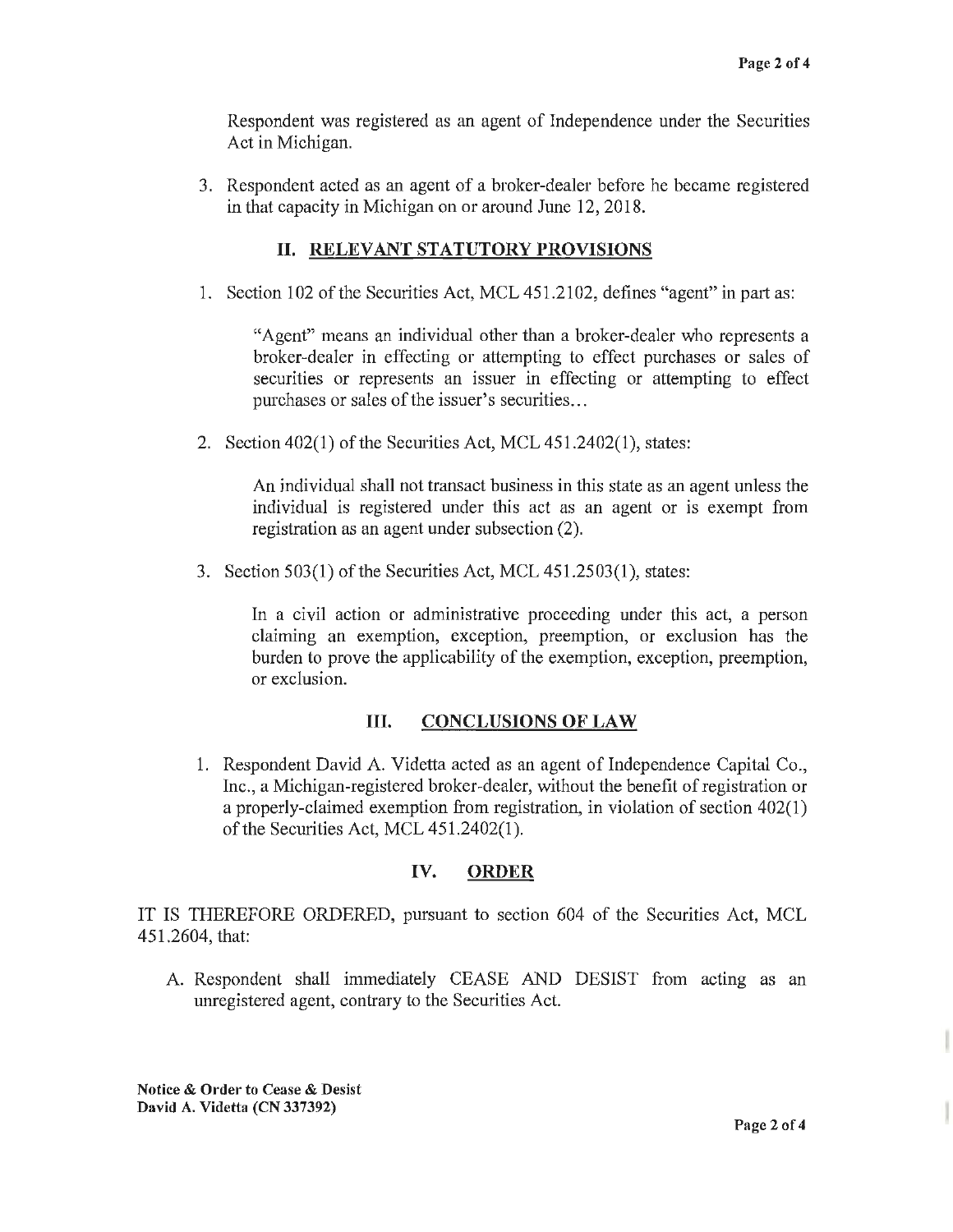- B. Pursuant to section 604(2) of the Securities Act, this Notice and Order to Cease and Desist is IMMEDIATELY EFFECTIVE.
- C. In her Final Order, the Administrator, under section 604(4) of the Securities Act, MCL 451.2604(4), intends to impose a civil fine of \$10,000.00 against Respondent.
- D. Pursuant to section 508 of the Securities Act, MCL 451.2508, a person that willfully violates the Securities Act, or an order issued under the Securities Act, is guilty of a felony punishable by imprisonment for not more than 10 years or a fine of not more than \$500,000.00 for each violation, or both. An individual convicted of violating a rule or order w1der this act may be fined, but shall not be imprisoned, if the individual did not have knowledge of the rnle or order.

# **V. NOTICE OF OPPORTUNITY FOR HEARING**

Section 604 of the Securities Act, MCL 451.2604, provides that Respondent has 30 days beginning with the first day after the date of service of this Notice and Order to Cease and Desist to submit a written request to the Administrator asking that this matter be scheduled for a hearing. If the Administrator receives a written request in a timely manner, the Administrator shall schedule a hearing within 15 days after receipt of the request. The written request for a hearing must be addressed to:

> Corporations, Securities & Commercial Licensing Bureau Regulatory Compliance Division P.O. Box 30018 Lansing, MI 48909

#### **VI. ORDER FINAL ABSENT HEARING REQUEST**

A. Under section 604 of the Securities Act, MCL 451.2604, the Respondent's failure to submit a written request for a hearing to the Administrator within 30 days after the service date of this **NOTICE AND ORDER TO CEASE AND DESIST** shall result in this order becoming a **FINAL ORDER** by operation of law. The **FINAL ORDER** includes the imposition of the fines cited described in section IV.C., and the fine amounts set forth below will become due and payable to the Administrator within sixty (60) days after the date this order becomes final:

> $$10,000.00 - David A. Videtta, under section 604 of the$ Securities Act, MCL 451.2604.